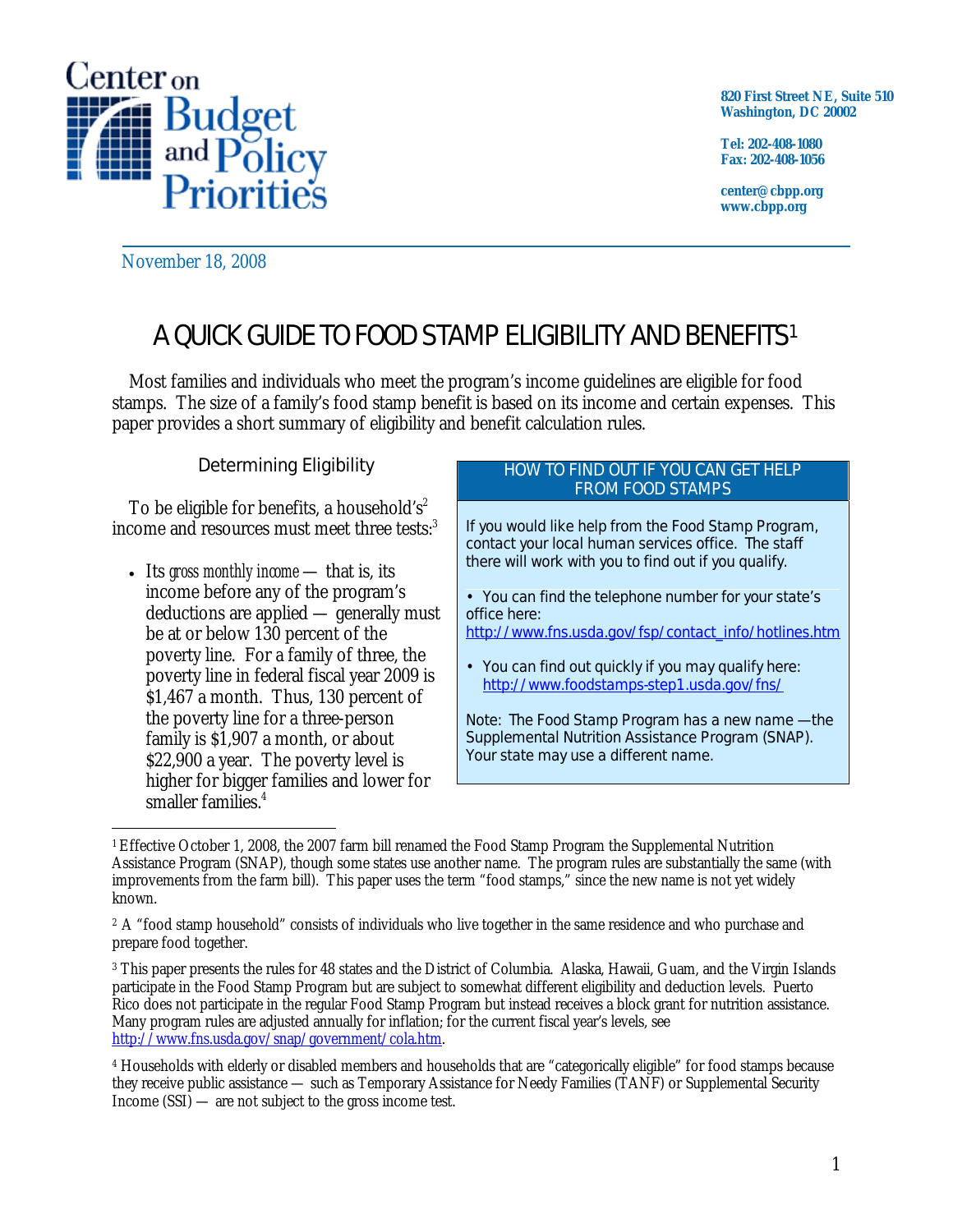- Its *net income,* or income after deductions are applied, must be at or below the poverty line.
- Its *assets* must fall below certain limits: households without an elderly or disabled member must have assets of \$2,000 or less, and households with an elderly or disabled member must have assets of  $$3,000$  or less.<sup>5</sup>

*What counts as income?* The Food Stamp Program counts cash income from all sources, including earned income (before payroll taxes are deducted) and unearned income, such as cash assistance, Social Security, unemployment insurance, and child support.

*What counts as an asset?* Generally, amounts that could be available to the household to purchase food, such as amounts in bank accounts, are counted as an asset. Items that are not accessible, such as the household's home, personal property, and retirement savings, are not counted. Most automobiles are not counted. $6$ 

*Who is not eligible?* Some categories of people are not eligible for food stamps regardless of their income or assets, such as individuals who are on strike, all undocumented immigrants, and certain legal immigrants.<sup>7</sup> Unemployed childless adults are limited to three months of food stamps every three years in many areas of the country.

## Calculating Benefit Amounts

The Food Stamp Program expects families receiving food stamps to spend 30 percent of their net income on food. Families with no net income receive the maximum food stamp benefit, which equals the cost of the USDA Thrifty Food Plan (a diet plan intended to provide adequate nutrition at a minimal cost). For all other households, the monthly food stamp benefit equals the maximum benefit for that household size minus the household's expected contribution.

The table below shows the maximum food stamp benefit levels in fiscal year 2009 for households of different sizes. Take as an example a family of three. If that family has no income, it would receive the maximum benefit: \$463 per month. Another family of three that has \$600 in net monthly income would receive the maximum benefit (\$463) minus 30 percent of its net income (30 percent of \$600 is \$180), or \$283.

<sup>-</sup><sup>5</sup> These asset limits will, in the future, be raised to account for inflation. The limits do not apply to households that are categorically eligible for food stamps.

<sup>6</sup> Federal food stamp rules count the market value of most vehicles above a threshold (currently \$4,650) toward the asset limit, but the Food Stamp Program grants states significant flexibility to apply less restrictive vehicle asset rules and every state has adopted this flexibility. (For more information on the Food Stamp Program's treatment of vehicles as assets, see "States' Vehicle Asset Policies in the Food Stamp Program," Center on Budget and Policy Priorities, revised July 1, 2008, http://www.cbpp.org/7-30-01fa.htm.)

<sup>7</sup> In general, legal immigrant children, refugees and asylees, and qualified legal immigrant adults who have been in the United States for five years are eligible for food stamps. In some cases the income and resources of the immigrant's sponsor is counted toward the immigrant's eligibility. For detailed information on legal immigrants' eligibility for food stamps, see Stacy Dean and Dorothy Rosenbaum, "Implementing New Changes to the Food Stamp Program: A Provision by Provision Analysis of the 2002 Farm Bill,<sup>\*</sup> Center on Budget and Policy Priorities, August 2002, http://www.cbpp.org/8-27-02fa.pdf, pp. 17-20.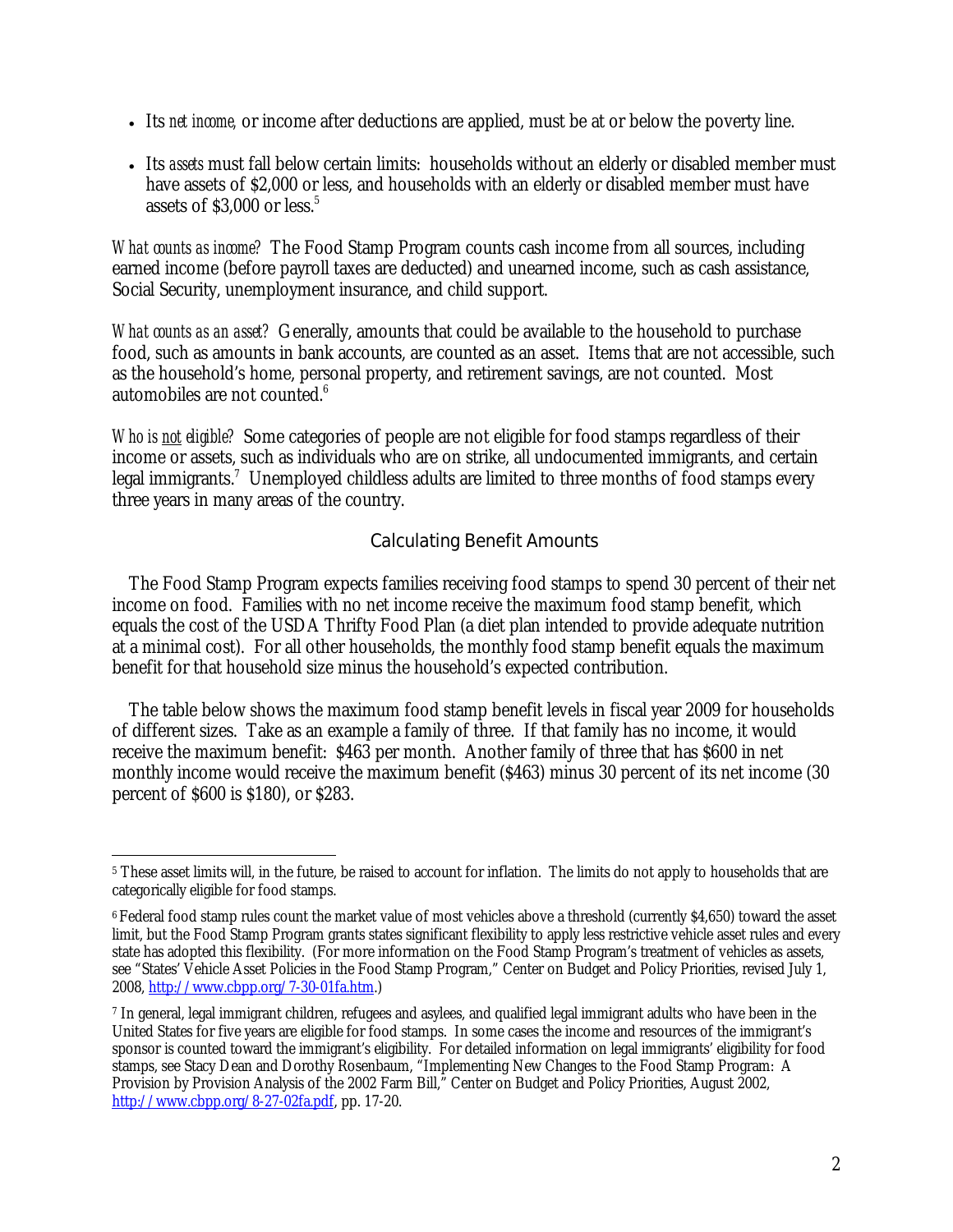Deductions play an important role in the Food Stamp Program. They reflect the fact that not all of a household's income is available for purchasing food; some must be used to meet other needs. In determining available (or net) income, the program allows the following deductions from the household's gross monthly income:

- a *standard deduction* to account for basic unavoidable costs;<sup>8</sup>
- an *earnings deduction* equal to 20 percent of earnings (this accounts for work-related expenses and payroll taxes, while also acting as a work incentive);
- a *dependent care deduction* for the out-of-pocket child care or other dependent care expenses that are necessary for a household member to work or participate in education or training;
- a *child support deduction* for any legally obligated child support a member of the household pays; $9$

| <b>Maximum Food Stamp Benefits</b> |                                                    |
|------------------------------------|----------------------------------------------------|
| by Household Size                  |                                                    |
| Household Size                     | <b>Maximum Monthly Food</b><br>Stamp Benefit, 2009 |
|                                    | \$176                                              |
| 2                                  | \$323                                              |
| 3                                  | \$463                                              |
| 4                                  | \$588                                              |
| 5                                  | \$698                                              |
| 6                                  | \$838                                              |
| 7                                  | \$926                                              |
| Each Additional<br>Person          | \$132                                              |

- a *medical expense deduction* for out-of-pocket medical expenses greater than \$35 a month that an elderly or disabled household member incurs; and
- an *excess shelter deduction*, which is set at the amount by which the household's housing costs  $(including~utilities<sup>10</sup>)$  exceed half of its net income after all other deductions. The excess shelter deduction is limited to \$446 in 2009 unless at least one member of the household is elderly or  $disabled<sup>11</sup>$

All food stamp households can receive the standard deduction. Over half (70 percent) of all households claim the shelter deduction, while almost one-third of households (and almost one-half of households with children) claim the earnings deduction. By contrast, the dependent care, child support, and medical expense deductions are claimed by small shares of all food stamp households (5 percent, 2 percent, and 4 percent, respectively). $^{12}$ 

 $\overline{a}$ 8 The standard deduction varies by household size. In 2009 it is \$144 for households of one to three members and \$147, \$172, and \$197 for households with four, five, and six or more members, respectively.

<sup>9</sup> Some states have replaced the deduction for child support payments with an income exclusion in the same amount under a state option from the 2002 farm bill.

<sup>10</sup> To simplify food stamp calculations, states are permitted to add a "standard utility allowance" to a household's rent and use the resulting sum when determining the family's shelter deduction, rather than requiring verification of actual utility expenses.

<sup>11</sup> For a detailed analysis of the food stamp shelter deduction, see Dorothy Rosenbaum, Daniel Tenny, Sam Elkin, "The Food Stamp Shelter Deduction: Helping Households with High Housing Burdens Meet their Food Needs," Center on Budget and Policy Priorities, June 2002, http://www.cbpp.org/7-1-02fs.pdf.

<sup>12</sup> Source: Center on Budget and Policy Priorities analysis of food stamp Quality Control data for fiscal year 2007. Some households that claim deductions do not benefit from them. For example, 14 percent of households have no gross income and therefore receive the maximum food stamp benefit regardless of any deductions they have claimed. In other